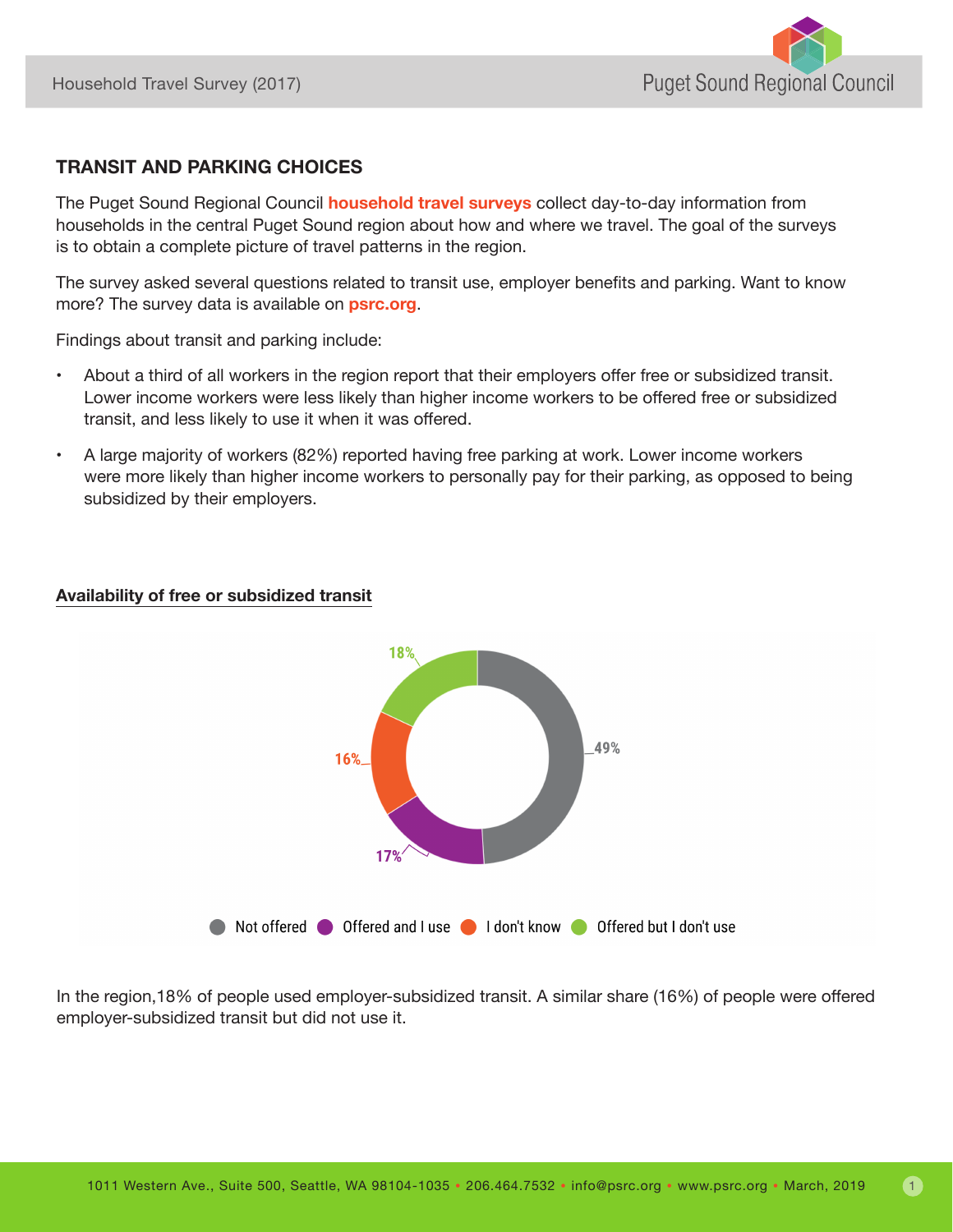Higher income households were more likely to be offered free or subsidized transit than low income households.



In the region, 82% of transit riders accessed transit by walking, 9% of transit riders drove and parked, and 5% were dropped off.



## **How did transit riders access transit?**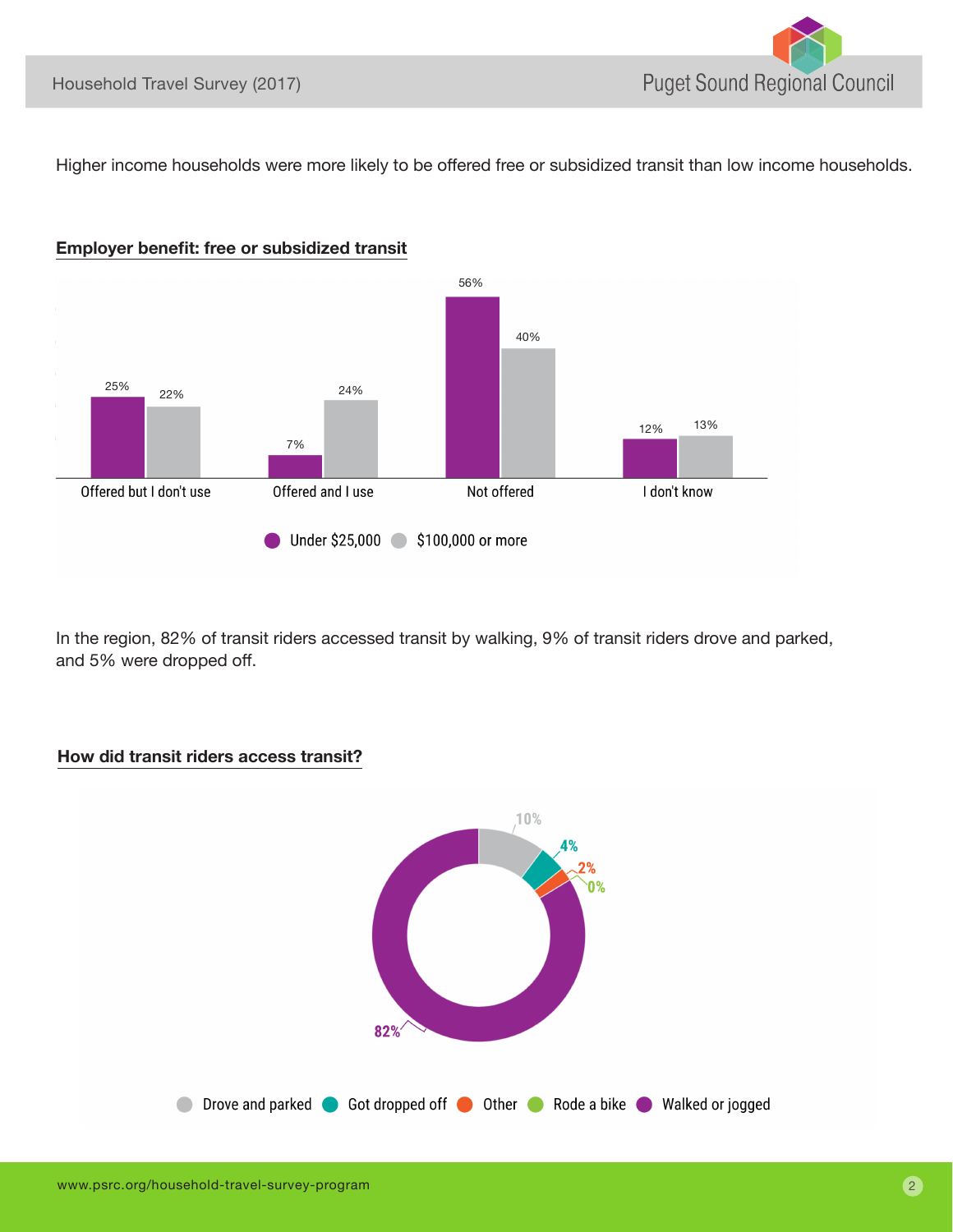

Most people (61%) typically use ORCA cards to pay transit fares.





## **How do you pay for parking at work?**



Whether workers use transit is highly related to the parking costs they experience. The large majority of workers (82%) have free parking at their workplace. Around 10% of workers have employers that pay for their parking.